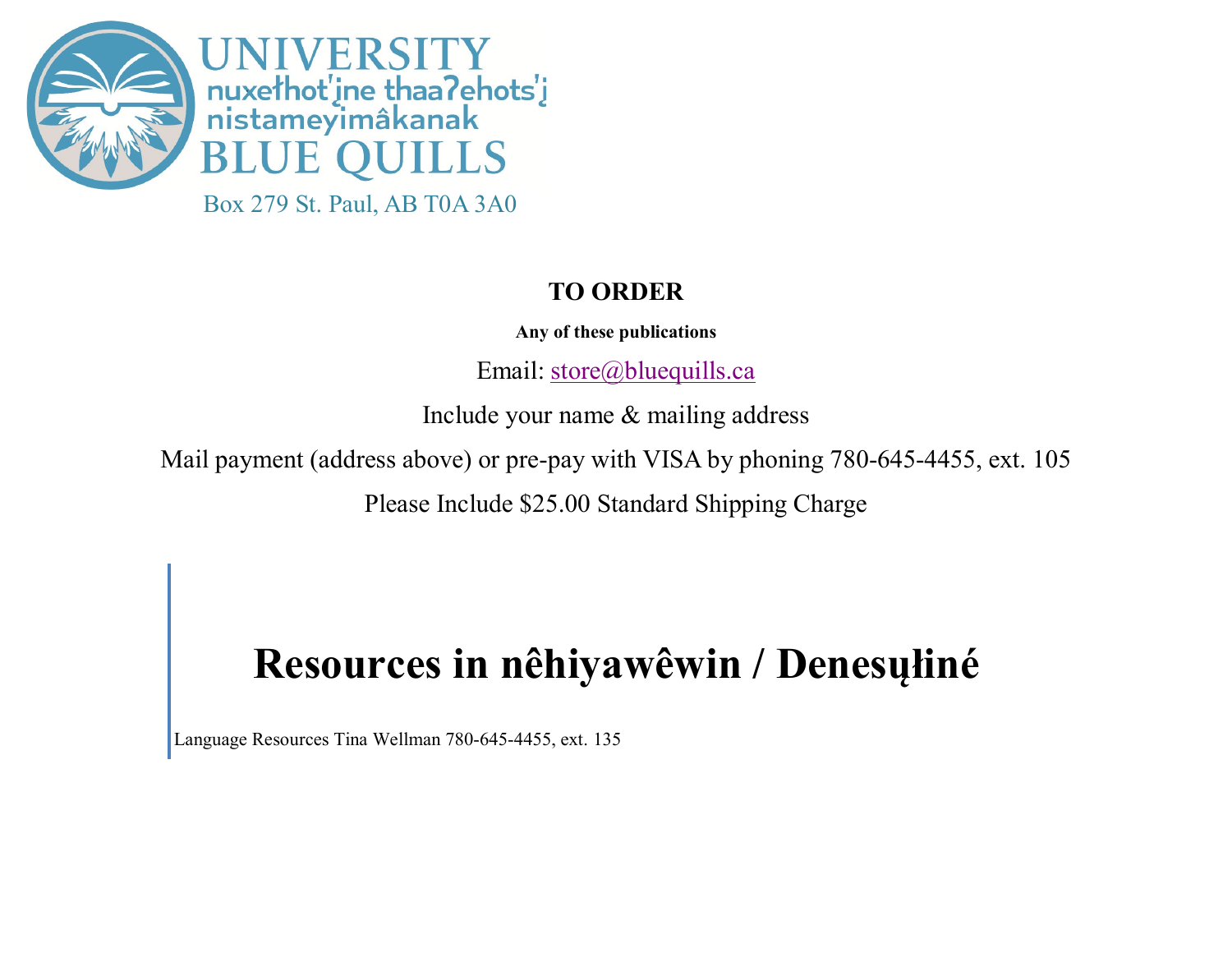| <b>Title/Item Name</b>                                                                               | <b>ISBN</b>                 | Category                  | <b>Syllabics/SRO</b>                     | Grade                   | Quantity | <b>Price</b>          | <b>Total</b> |
|------------------------------------------------------------------------------------------------------|-----------------------------|---------------------------|------------------------------------------|-------------------------|----------|-----------------------|--------------|
| nistam itwêwina<br>(Beginning words)                                                                 | 978-1-988888-32-3           | <b>Booklet 8.5 by 8.5</b> | SRO/Syllabics with English glossary      | Beginner<br>nêhiyawêwin |          | $\frac{1}{5}$ 7.00/ea |              |
| t'at the yatié<br>(Beginning words)                                                                  | 978-1-988888-45-3           | Booklet 8.5 by 8.5        | SRO/Syllabics Dënesuliné with<br>English | Beginner<br>Dënesuliné  |          | \$7.00/ea             |              |
| pîsim êkwa<br>pîsimoyâpiy<br>(The Sun and Rainbow)                                                   | 978-1-988888-41-5           | Booklet 8.5 by 8.5        | SRO/Syllabics with English glossary      | Beginner<br>nêhiyawêwin |          | \$7.00/ea             |              |
| Sa chu hodádzi yèlú<br>(The Sun and Rainbow)                                                         | 978-1-988888-09-5           | Booklet                   | Dënesulin                                | Beginner<br>Dënesuliné  |          | \$3.00/ea             |              |
| Sa chu hodádzi yèlú<br>(The Sun and Rainbow)                                                         | 978-1-988888-44-6           | Booklet 8.5 by 8.5        | SRO/Syllabics Dënesuliné with<br>English | Beginner<br>Dënesuliné  |          | \$7.00/ea             |              |
| ôma pwâtisimowin<br>(this is pow wow)                                                                | $978 - 1 - 988888 - 28 - 6$ | Booklet 8.5 by 8.5        | SRO/Syllabics with English glossary      | Beginner<br>nêhiyawêwin |          | \$7.00/ea             |              |
| ená dahdíł<br>(this is pow wow)                                                                      | $978 - 1 - 988888 - 53 - 8$ | Booklet 8.5 by 8.5        | SRO/Syllabics Dënesuliné with<br>English | Beginner<br>Dënesuliné  |          | \$7.00/ea             |              |
| Setá, sets' ènj<br>(my father, my friend)                                                            | $978 - 1 - 988888 - 05 - 7$ | Booklet                   | Dënesuliné                               |                         |          | \$3.00/ea             |              |
| Gah chu etòtsihe<br>(Josi and marta)                                                                 | $978 - 0 - 9867394 - 5 - 3$ | <b>Booklet</b>            | Dënesuliné                               | Grade 5 and up          |          | \$3.00/ea             |              |
| yath honie'<br>(kona's story)                                                                        | 978-1-988888-06-4           | Booklet                   | Dënesuliné                               | Grade 5 and up          |          | \$3.00/ea             |              |
| pêyak pipon-kîsikâw<br>(one winter's day)                                                            | 978-1-988888-34-7           | Booklet 8.5 by 8.5        | SRO/Syllabics with English glossary      | Grade 5 and up          |          | \$7.00/ea             |              |
| xaiye dziné k'e<br>(one winter's day)                                                                | 978-1-988888-49-1           | Booklet 8.5 by 8.5        | SRO/Syllabics Dënesuliné / English       | Grade 5 and up          |          | \$7.00/ea             |              |
| wâpos mîcimâpoy<br>(rabbit soup)                                                                     | $978 - 0 - 9952538 - 0 - 3$ | Booklet                   | <b>SRO</b>                               | Grade 5 and up          |          | \$3.00/ea             |              |
| tânisîsi wâposis êsi-<br>kiskêyihtak êsi-<br>ayamihcikêt<br>(how little rabbit knows<br>how to read) | $978 - 1 - 988888 - 26 - 2$ | Booklet 8.5 by 8.5        | SRO/Syllabics with English glossary      | Beginner<br>nêhiyawêwin |          | \$7.00/ea             |              |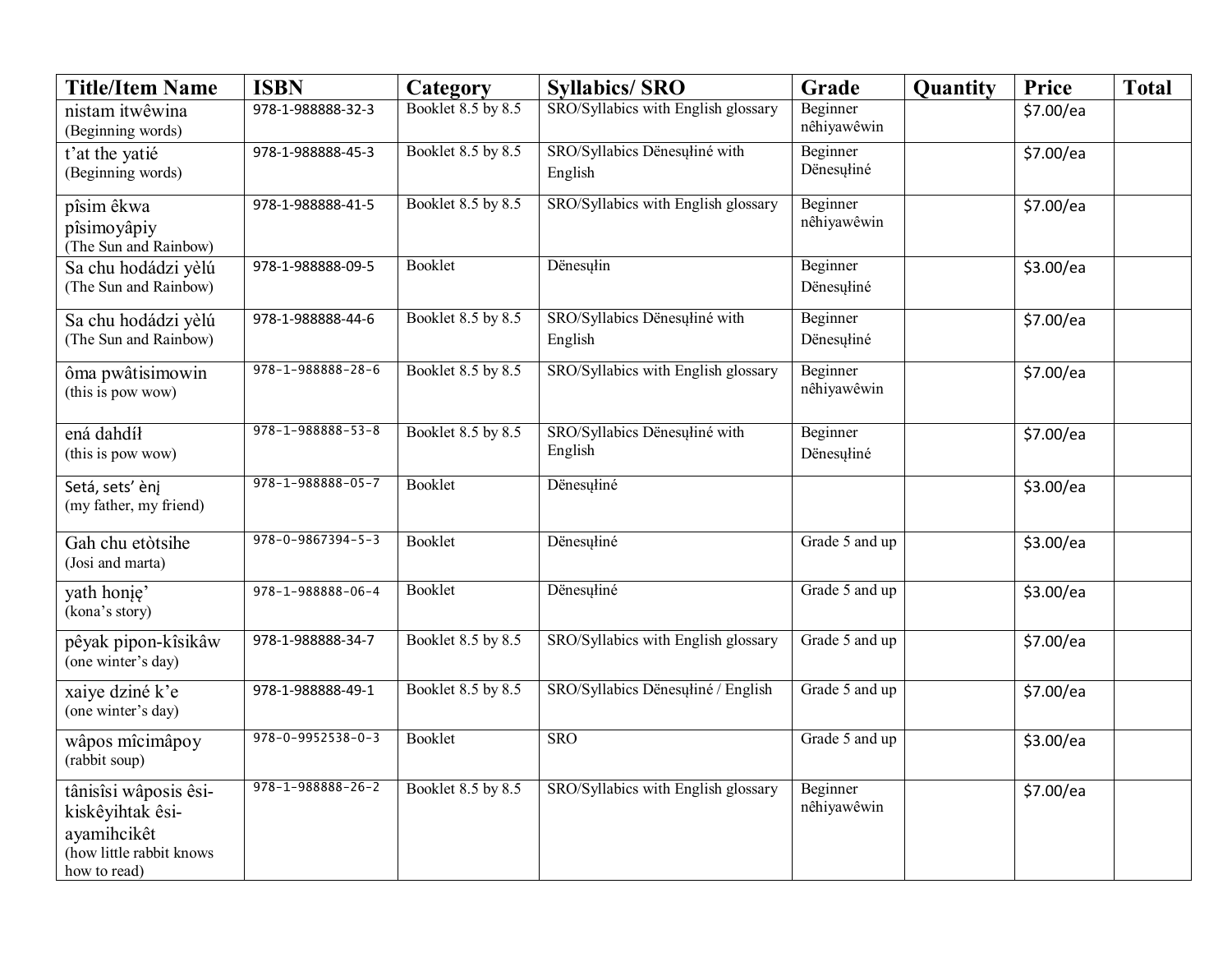| <b>Title/Item Name</b>                                                                   | <b>ISBN</b>                 | Category           | <b>Syllabics/SRO</b>                     | Grade                   | Quantity | Price     | <b>Total</b> |
|------------------------------------------------------------------------------------------|-----------------------------|--------------------|------------------------------------------|-------------------------|----------|-----------|--------------|
| t'at'ú gahaze erihtł'ís<br>k'ayałti k'óréłyá<br>(how little rabbit knows<br>how to read) | 978-1-988888-52-1           | Booklet 8.5 by 8.5 | SRO/Syllabics Dënesuliné with<br>English | Beginner<br>Dënesuliné  |          | \$7.00/ea |              |
| kôna nitâcimôwinis<br>(my little snow story)                                             | 978-1-988888-25-5           | Booklet 8.5 by 8.5 | SRO/Syllabics with English glossary      | Grades 5 and<br>up      |          | \$7.00/ea |              |
| yath ghą sehoniyé<br>(my little snow story)                                              | 978-1-988888-47-7           | Booklet 8.5 by 8.5 | SRO/Syllabics Dënesuliné with<br>English | Grades 5 and<br>up      |          | \$7.00/ea |              |
| kwâskohcisîs êkwa<br>nâpêsis<br>(grasshopper and the boy)                                | $978 - 1 - 988888 - 27 - 9$ | Booklet 8.5 by 8.5 | SRO/Syllabics with English glossary      | Beginner<br>nêhiyawêwin |          | \$7.00/ea |              |
| gídhe chu deneyuaze<br>(grasshopper and the boy)                                         | $978 - 1 - 988888 - 54 - 5$ | Booklet 8.5 by 8.5 | SRO/Syllabics Dënesuliné with<br>English | Beginner<br>Dënesuliné  |          | \$7.00/ea |              |
| kwâskohcisîs êkwa<br>nâpêsis<br>(grasshopper and the boy)                                | $978 - 0 - 9952538 - 7 - 2$ | Book 1 of 4        | <b>SRO</b>                               | Beginner<br>nêhiyawêwin |          | \$3.00/ea |              |
| kwâskohcisîs êkwa<br>nâpêsis<br>(grasshopper and the boy)                                | $978 - 0 - 9952538 - 8 - 9$ | Book 2 of 4        | <b>SRO</b>                               | Beginner<br>nêhiyawêwin |          | \$3.00/ea |              |
| kwâskohcisîs êkwa<br>nâpêsis<br>(grasshopper and the boy)                                | $978 - 0 - 9952538 - 9 - 6$ | Book 3 of 4        | <b>SRO</b>                               | Beginner<br>nêhiyawêwin |          | \$3.00/ea |              |
| kwâskohcisîs êkwa<br>nâpêsis<br>(grasshopper and the boy)                                | 978-1-988888-00-2           | Book 4 of 4        | <b>SRO</b>                               | Beginner<br>nêhiyawêwin |          | \$3.00/ea |              |
| Ts' enidhi<br>(Wake up)                                                                  | 978-1-988888-11-8           | Booklet            | Dënesuliné                               |                         |          | \$3.00/ea |              |
| nêhiyaw âcimowinisa<br>(Cree little stories)                                             | 978-0-9952438-5-9           | Booklet            | SRO & syllabics                          | Grades 5 and<br>up      |          | \$3.00/ea |              |
| ayamihêw<br>masinahikanis                                                                | N/A                         | Booklet            | SRO & syllabics                          | Any Grade               |          | \$3.00/ea |              |
| $Tx($ Riv=<br>(cîpay kîsikaw)                                                            | N/A                         | Booklet            | Syllabics                                | Any Grade               |          | \$3.00/ea |              |
| cîpay kîsikaw<br>(halloween)                                                             | 978-1-988888-42-2           | Booklet            | SRO/Syllabics with English glossary      | Beginner<br>nêhiyawêwin |          | \$7.00/ea |              |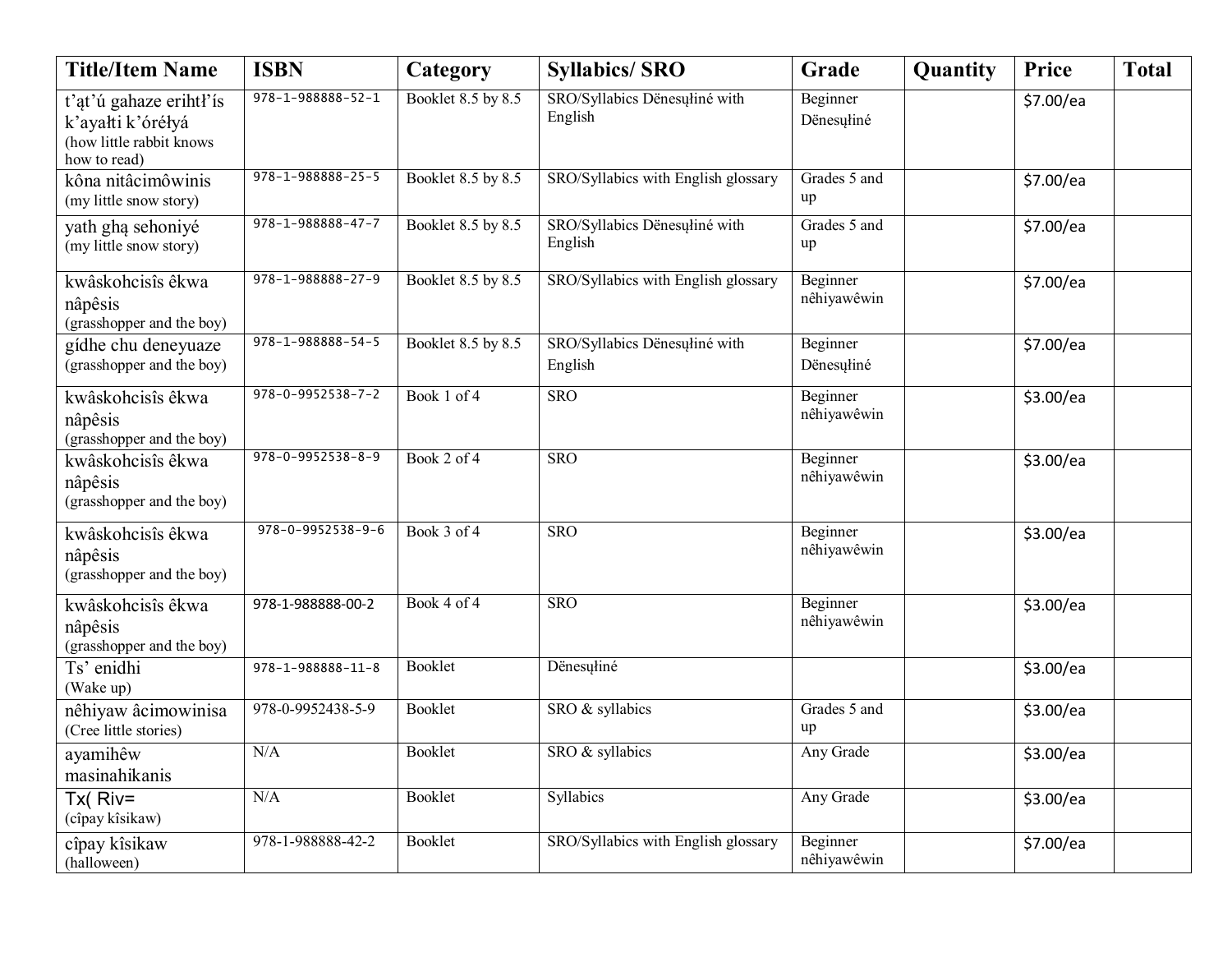| <b>Title/Item Name</b>                                                | <b>ISBN</b>       | Category                                   | <b>Syllabics/SRO</b>                     | Grade                           | Quantity | Price      | <b>Total</b> |
|-----------------------------------------------------------------------|-------------------|--------------------------------------------|------------------------------------------|---------------------------------|----------|------------|--------------|
| eyunedzíne<br>(halloween)                                             | 978-1-988888-50-7 | Booklet                                    | SRO/Syllabics Dënesuliné with<br>English | Beginner<br>Dënesuliné          |          | \$7.00/ea  |              |
| nikâwiy okîkisêpâ-<br>atoskêwina<br>(my mother's morning rituals)     | N/A               | <b>Booklet</b>                             | SRO with English sub-titles              | Beginner<br>nêhiyawêwin         |          | \$3.00/ea  |              |
| nikâwiy okîkisêpâ-<br>atoskêwina<br>(my mother's morning rituals)     | 978-1-988888-38-5 | Booklet 8.5 by 8.5                         | SRO/Syllabics with English glossary      | Beginner<br>nêhiyawêwin         |          | \$7.00/ea  |              |
| ene k'ambi hedonelt'u<br>?urit'e<br>(my mother's morning rituals)     | 978-1-988888-51-4 | Booklet 8.5 by 8.5                         | SRO/Syllabics Dënesuliné with<br>English | Beginner<br>Dënesuliné          |          | \$7.00/ea  |              |
| okistikêwiyiniw<br>opisiskîma<br>(farmers animals)                    | N/A               | <b>Counting Book</b>                       | <b>SRO</b>                               | Beginner<br>nêhiyawêwin         |          | \$3.00/ea  |              |
| okistikêwiyiniw<br>opisiskîma<br>(farmers animals)                    | 978-1-988888-40-8 | Booklet 8.5 by 8.5<br><b>Counting Book</b> | SRO/Syllabics with English glossary      | Beginner<br>nêhiyawêwin         |          | \$7.00/ea  |              |
| nuneshi dene<br>betich'anadie<br>(farmers animals)                    | 978-1-988888-48-4 | Booklet 8.5 by 8.5<br><b>Counting Book</b> | SRO/Syllabics Dënesuliné with<br>English | Beginner<br>Dënesuliné          |          | \$7.00/ea  |              |
| kâ-isiwêpahki<br>(seasons)                                            | N/A               | Booklet                                    | SRO/Syllabics with English sub-titles    | Grade 5 and up                  |          | \$3.00/ea  |              |
| kâ-isiwêpahki<br>(seasons)                                            | 978-1-988888-39-2 | Booklet 8.5 by 8.5                         | SRO/Syllabics with English glossary      | Grade 5 and up                  |          | \$7.00/ea  |              |
| ziné<br>(seasons)                                                     | 978-1-988888-43-9 | Booklet 8.5 by 8.5                         | SRO/Syllabics Dënesuliné with<br>English | Grade 5 and up                  |          | \$7.00/ea  |              |
| nôsisimak<br>(my grandchildren)                                       | N/A               | <b>Booklet</b>                             | SRO                                      |                                 |          | \$3.00/ea  |              |
| nôsisimak<br>(my grandchildren)                                       | 978-1-988888-37-8 | Booklet 8.5 by 8.5                         | SRO/Syllabics with English glossary      | Beginner/Grad<br>e <sub>5</sub> |          | \$7.00/ea  |              |
| setthuwe ke<br>(my grandchildren)                                     | 978-1-988888-46-0 | Booklet 8.5 by 8.5                         | SRO/Syllabics Dënesuliné with<br>English | Beginner/Grad<br>e 5            |          | \$7.00/ea  |              |
| UnBO<br><b>Student Dictionary</b>                                     | 978-1-988888-20-0 | <b>Book</b>                                | nêhiyawêwin to English                   | All Grades                      |          | N/C        |              |
| kâ-nêhiyawêhk<br>atoskêwikamikohk<br>(speaking Cree at the<br>office) | 978-1-988888-15-6 | <b>Book</b>                                | SRO & English                            | Grades 5 and<br>up              |          | \$12.95/ea |              |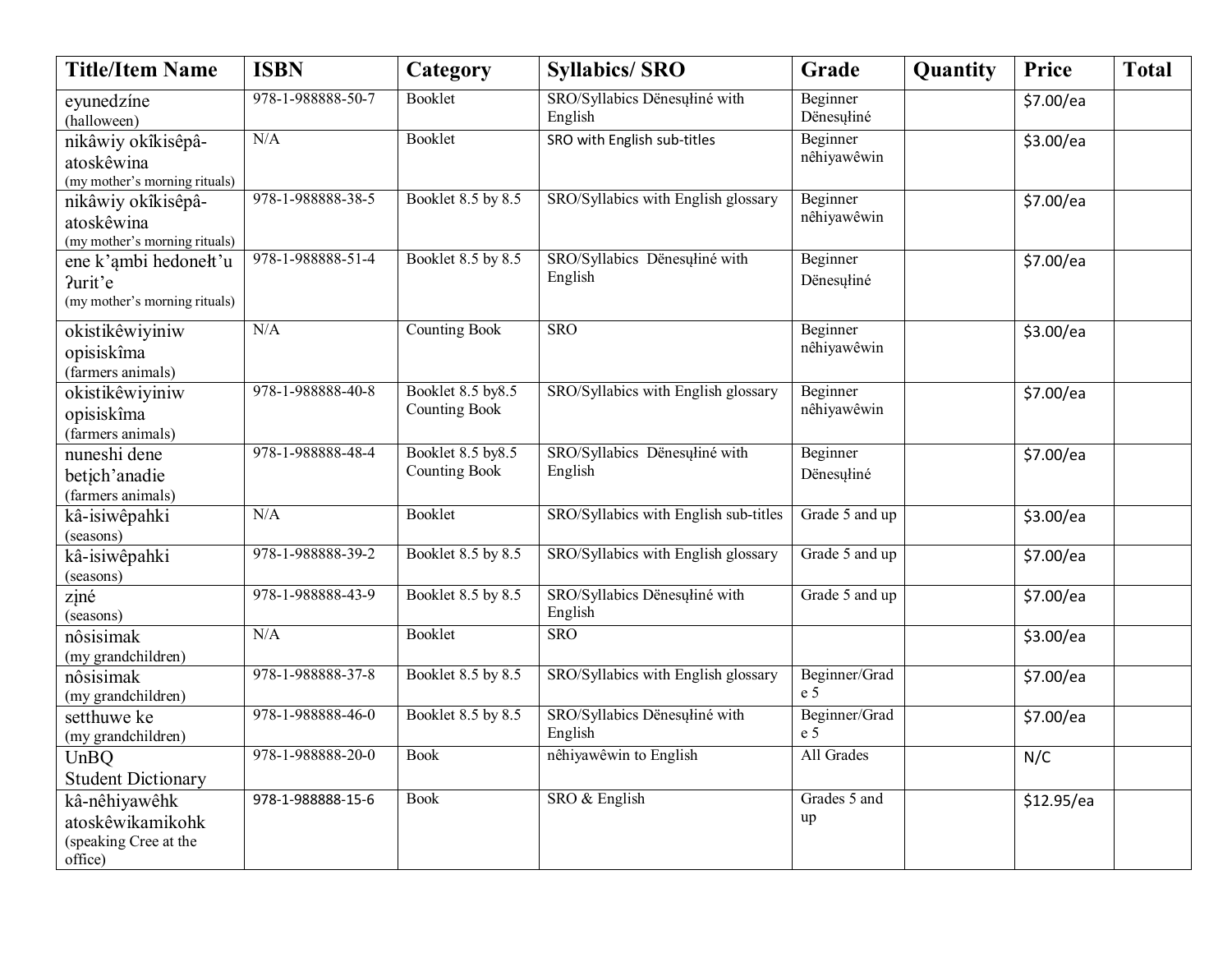| <b>Title/Item Name</b>                 | <b>ISBN</b>       | Category               | <b>Syllabics/SRO</b>                  | Grade              | Quantity | <b>Price</b> | <b>Total</b> |
|----------------------------------------|-------------------|------------------------|---------------------------------------|--------------------|----------|--------------|--------------|
| Dënesuliné t'a                         | 978-1-988888-16-3 | <b>Book</b>            | Dënesuliné & English                  | Grades 5 and       |          | \$12.95/ea   |              |
| dayołtie lak'e                         |                   |                        |                                       | up                 |          |              |              |
| (speaking Dënesuliné at<br>the office) |                   |                        |                                       |                    |          |              |              |
| Deck of Cards                          | N/A               | cards can be used      | Cree with instructions on how to play | All Grades         |          | \$25.00/ea   |              |
|                                        |                   | for counting           | "go fish"                             |                    |          |              |              |
| waniskâ                                | 978-1-988888-73-6 | Book re-illustrated    | nêhiyawêwin                           | Grades 5 and       |          | \$8.00/ea    |              |
| (Wake up)                              |                   |                        |                                       | up                 |          |              |              |
| Ts' enidhi                             | 978-1-988888-73-6 | Book re-illustrated    | Dënesuliné                            | Grades 5 and       |          | \$8.00/ea    |              |
| (Wake up)                              |                   |                        |                                       | up                 |          |              |              |
| ê-kî-mâci-piciyâhk                     | 978-1-988888-66-8 | Book re-illustrated    | nêhiyawêwin                           | Grades 5 and<br>up |          | \$8.00/ea    |              |
| t'ahu nadahilze xa                     | 978-1-988888-66-8 | Book re-illustrated    | Dënesuliné                            | Grades 5 and       |          | \$8.00/ea    |              |
| dzehidłhu                              |                   |                        |                                       | up                 |          |              |              |
| Robert Munsch                          | 978-1-988888-63-7 | <b>Book</b> with Audio | nêhiyawêwin                           | All Ages           |          | \$25.00/ea   |              |
| Ready, Set, Go                         |                   |                        |                                       |                    |          |              |              |
| Robert Munsch                          | 978-1-988888-70-5 | <b>Book</b> with Audio | nêhiyawêwin                           | All Ages           |          | \$25.00/ea   |              |
| <b>Blackflies</b>                      |                   |                        |                                       |                    |          |              |              |
| Robert Munsch                          | 978-1-988888-67-5 | Book with Audio        | nêhiyawêwin                           | All Ages           |          | \$25.00/ea   |              |
| Deep Snow                              |                   |                        |                                       |                    |          |              |              |
| Robert Munsch                          | 978-1-988888-71-2 | <b>Book</b> with Audio | nêhiyawêwin                           | All Ages           |          | \$25.00/ea   |              |
| <b>Smelly Socks</b>                    |                   |                        |                                       |                    |          |              |              |
| Robert Munsch                          | 978-1-988888-69-9 | <b>Book</b> with Audio | nêhiyawêwin                           | All Ages           |          | \$25.00/ea   |              |
| Love You Forever                       |                   |                        |                                       |                    |          |              |              |
| Robert Munsch                          | 978-1-988888-79-8 | <b>Book</b> with Audio | Dënesuliné                            | All Ages           |          | \$25.00/ea   |              |
| Ready, Set, Go                         |                   |                        |                                       |                    |          |              |              |
| Robert Munsch                          | 978-1-988888-80-4 | <b>Book</b> with Audio | Dënesuliné                            | All Ages           |          | \$25.00/ea   |              |
| <b>Blackflies</b>                      |                   |                        |                                       |                    |          |              |              |
| Robert Munsch                          | 978-1-988888-78-1 | Book with Audio        | Dënesułiné                            | All Ages           |          | \$25.00/ea   |              |
| Deep Snow                              |                   |                        |                                       |                    |          |              |              |
| Robert Munsch                          | 978-1-988888-76-7 | <b>Book</b> with Audio | Dënesuliné                            | All Ages           |          | \$25.00/ea   |              |
| Love You Forever                       |                   |                        |                                       |                    |          |              |              |
|                                        |                   |                        |                                       |                    |          |              |              |
|                                        |                   |                        |                                       |                    |          |              |              |
|                                        |                   |                        |                                       |                    |          |              |              |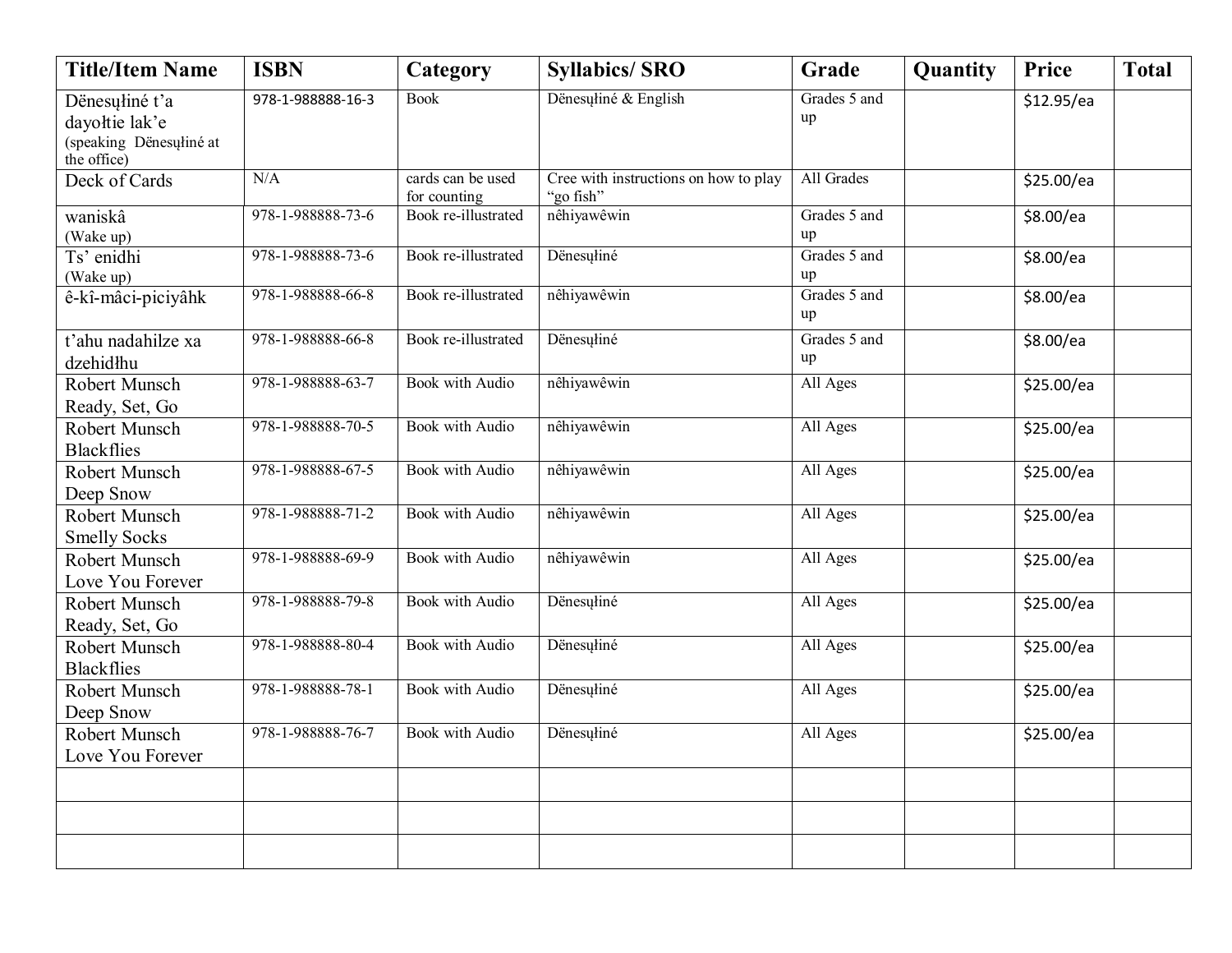| <b>Title/Item Name</b>                                                                                                                                                                                                                                                                                                                         | Category         | <b>Syllabics/SRO</b>              | Grade                   | Quantity | Price                               | <b>Total</b> |
|------------------------------------------------------------------------------------------------------------------------------------------------------------------------------------------------------------------------------------------------------------------------------------------------------------------------------------------------|------------------|-----------------------------------|-------------------------|----------|-------------------------------------|--------------|
| UnBQ Lesson Plan Kit<br>•Flash Cards<br>•Memory Game Cards<br>•Lesson Plans 12 each per book- 2 books<br>4 videos to compliment Lesson Plans and Handouts                                                                                                                                                                                      | <b>Boxed Kit</b> | nêhiyawêwin                       | All Grades              |          | Sold Out<br>Please call<br>to Order |              |
| UnBQ Lesson Plan Kit<br>Flash Cards<br>$\bullet$<br>Memory Game Cards<br>Lesson Plans 12 each per book- 2 books<br>$\bullet$<br>4 videos to compliment Lesson Plans and Handouts                                                                                                                                                               | <b>Boxed Kit</b> | Dënesuliné                        | All Grades              |          | \$40.00/ea                          |              |
| UnBQ wahkotowin Lesson Plan Kit<br>Flash cards<br>$\bullet$<br>Jeopardy Game Cards<br>12 Lesson Plans<br>2 Books<br>2 videos on USB to Compliment Lesson Plans<br>and Handouts                                                                                                                                                                 | <b>Boxed Kit</b> | nêhiyawêwin                       | All Grades              |          | \$80.00/ea                          |              |
| UnBQ Denesuliné t'a Eghaxole gha dene honelten<br>Lesson Plan Kit<br>Flash cards<br>Jeopardy Game Cards<br>12 Lesson Plans<br>2 Books<br>2 videos on USB to Compliment Lesson Plans and<br>Handouts                                                                                                                                            | <b>Boxed Kit</b> | Dënesuliné                        | All Grades              |          | \$60.00/ea                          |              |
| <b>Book Set:</b><br>nistam itwêwina<br>pîsim êkwa pîsimoyâpiy<br>ôma pwâtisimowin<br>$\bullet$<br>pêyak pipon-kîsikâw<br>٠<br>tânisîsi wâposis êsi-kiskêyihtak êsi-ayamihcikêt<br>kôna nitâcimôwinis<br>kwâskohcisîs êkwa nâpêsis<br>nikâwiy okîkisêpâ-atoskêwina<br>okistikêwiyiniw opisiskîma<br>kâ-isiwêpahki<br>nôsisimak<br>cîpay kîsikaw |                  | nêhiyawêwin<br>Booklet 8.5 by 8.5 | Beginner<br>nêhiyawêwin |          | \$40.00/set                         |              |